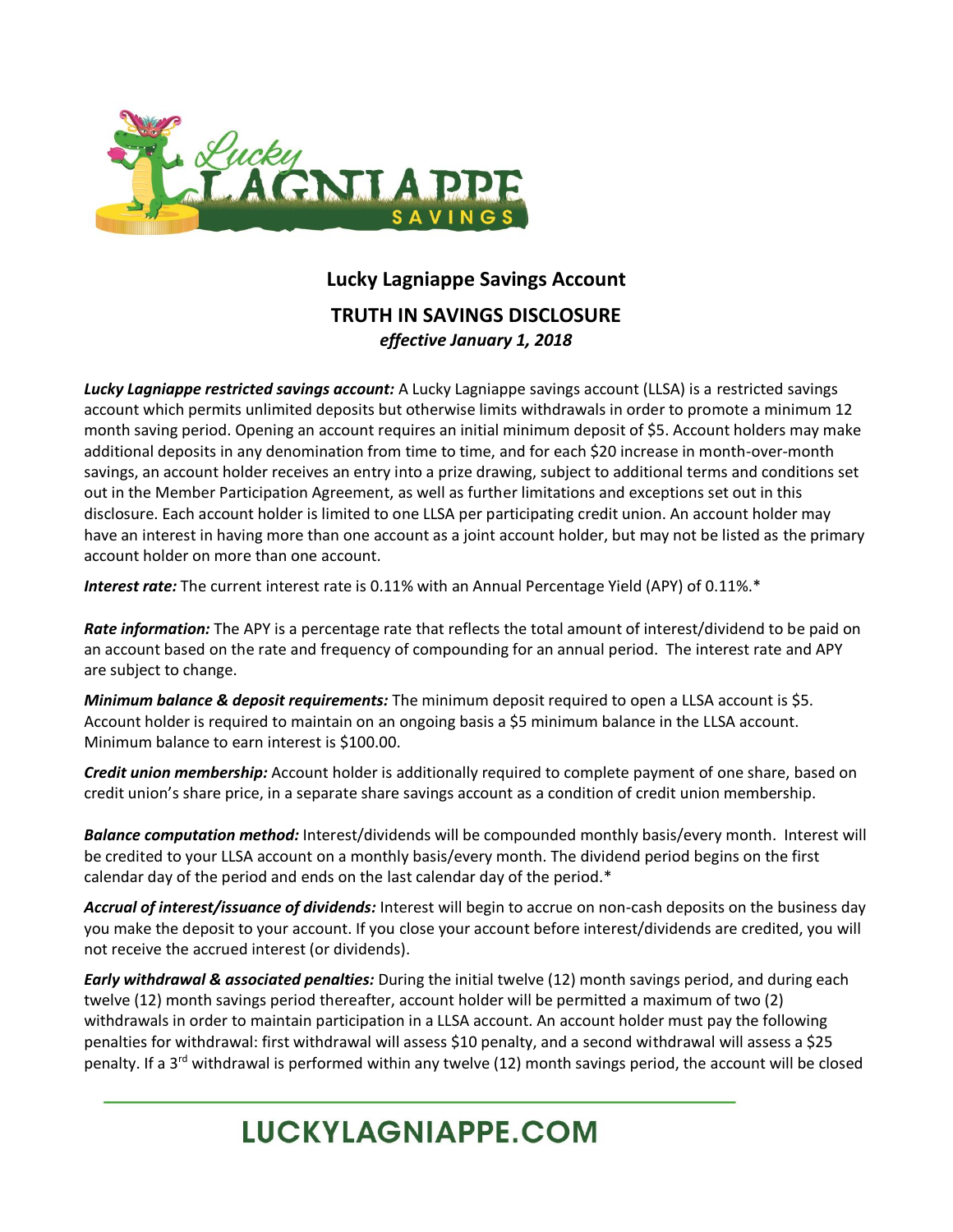

without penalty, and the account holder is prohibited from opening another LLSA for a period of 90 days. An account holder, at his/her/their option, may also close the account at any time, without penalty. Closing the account will result in the forfeiture of prize entries as otherwise enumerated in the terms and conditions set out in the Member Participation Agreement.

*Right to offset:* Unless prohibited by law, you pledge and grant as security for all obligations you may have now or in the future, except obligations secured by your principal residence, all shares and dividends and all deposits and interest, if any, in all accounts you have with us now and in the future. If you pledge a specific dollar amount in your account(s) for a loan, we will freeze the funds in your account(s) to the extent of the outstanding balance of the loan or, if greater, the amount of the pledge if the loan is a revolving loan. Otherwise, funds in your pledged account(s) may be withdrawn unless you are in default. Federal or state law (depending upon whether we have a federal or state charter) gives us a lien on all shares and dividends and all deposits and interest, if any, in accounts you have with us now and in the future. Except as limited by federal or state law, the statutory lien gives us the right to apply the balance of all your accounts to any obligation on which you are in default. After you are in default, we may exercise our statutory lien rights without further notice to you.

Your pledge and our statutory lien rights will allow us to apply the funds in your account(s) to what you owe when you are in default, except as limited by federal or state law. If we do not apply the funds in your account(s) to satisfy your obligation, we may place an administrative freeze on your account(s) in order to protect our statutory lien rights and may apply the funds in your account(s) to the amount you owe us at a later time. The statutory lien and your pledge do not apply to any Individual Retirement Account or any other account that would lose special tax treatment under federal or state law if given as security. By not enforcing our right to apply funds in your account to your obligations that are in default, we do not waive our right to enforce these rights at a later time.

*Exceptions:* At our option, we may pay the account at any time without imposing an early withdrawal penalty when an account holder dies, is determined legally incompetent by a court, is no longer considered a member in good standing, or otherwise is found by credit union to be in violation of the Member Participation Agreement or credit union's Membership and Account Agreement.

*Transaction limitations:* Additional periodic deposits are permitted at any time while the LLSA continues to be offered by credit union. For every \$20 increase in month-over-month balance, the account holder will earn one entry (up to: 5 entries per month/15 entries per quarter/60 entries per 12 month period) to be entered into any eligible state-wide prize drawing. Account holder is limited to a total of two (2) withdrawals with associated penalties as otherwise set out in this disclosure, and if a  $3<sup>rd</sup>$  withdrawal is performed within any twelve (12) month savings period, the account will be closed without penalty.

*University of Louisiana Federal Credit Union member-only drawing:* for the University of Louisiana Federal Credit Union member-only drawing, for every \$20 increase in month-over-month balance, the account holder

## **LUCKYLAGNIAPPE.COM**